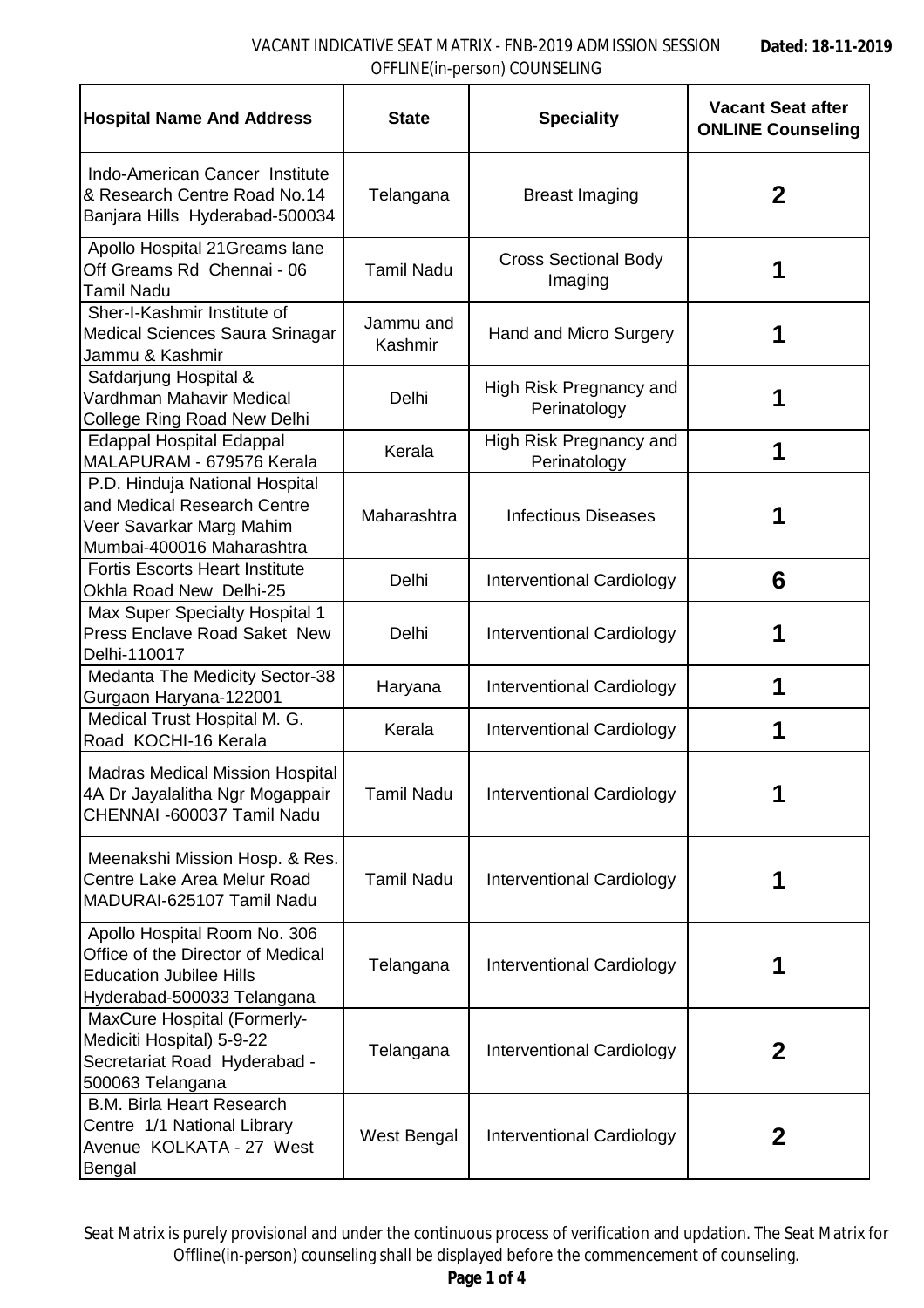## VACANT INDICATIVE SEAT MATRIX - FNB-2019 ADMISSION SESSION OFFLINE(in-person) COUNSELING

| <b>Hospital Name And Address</b>                                                                                                                    | <b>State</b>      | <b>Speciality</b>                | <b>Vacant Seat after</b><br><b>ONLINE Counseling</b> |
|-----------------------------------------------------------------------------------------------------------------------------------------------------|-------------------|----------------------------------|------------------------------------------------------|
| Rabindranath Tagore<br>International Institute of Cardiac<br>Sciences Premises No.1489 124<br>Mukundapur E M Bypass<br>KOLKATA - 700099 West Bengal | West Bengal       | <b>Interventional Cardiology</b> |                                                      |
| Indraprastha Apollo Hospital<br>Delhi Mathura Road Sarita Vihar<br>New Delhi - 110076                                                               | Delhi             | Liver Transplantation            | 1                                                    |
| Apollo Hospital 21 Greams lane<br>Off Greams Rd Chennai - 06<br><b>Tamil Nadu</b>                                                                   | <b>Tamil Nadu</b> | Liver Transplantation            |                                                      |
| Ramkrishna Care Hospital<br>Aurobindo Enclave Pachpedhi<br>Naka Dhamtari Road N. H. 43<br>Raipur-492001 Chhattisgarh                                | Chhattisgarh      | <b>Minimal Access Surgery</b>    |                                                      |
| Fortis Hospital Sector B Pocket-1<br>Aruna Asaf Ali Road Vasant Kunj<br>New Delhi- 110070                                                           | Delhi             | <b>Minimal Access Surgery</b>    |                                                      |
| Lok Nayak Jai Prakash (L N J P)<br>Hospital (Maulana Azad Medical<br>College) J L Nehru Marg Delhi-<br>110002 New Delhi                             | Delhi             | <b>Minimal Access Surgery</b>    |                                                      |
| Max Super Specialty Hospital 1<br><b>Press Enclave Road Saket New</b><br>Delhi-110017                                                               | Delhi             | Minimal Access Surgery           |                                                      |
| Sir Ganga Ram Hospital<br>Rajinder Nagar New Delhi-60                                                                                               | Delhi             | <b>Minimal Access Surgery</b>    | $\mathbf 2$                                          |
| <b>Fortis Memorial Research</b><br>Institute Sector-44 Opposite<br><b>HUDA CITY centre Metro Station</b><br>Gurgaon Haryana-122002                  | Haryana           | <b>Minimal Access Surgery</b>    |                                                      |
| Apollo Hospital 154/11 Opp.<br>I.I.M. Bannerghatta Road<br>Bangalore-560076 Karnataka                                                               | Karnataka         | <b>Minimal Access Surgery</b>    | 1                                                    |
| Fortis Hospitals 154/9 Opp. IIMB<br>Bannerghatta Road Bangalore -<br>560076 Karnataka                                                               | Karnataka         | <b>Minimal Access Surgery</b>    | $\mathbf{2}$                                         |
| Narayana Hrudayalaya Surgical<br>Hospital CAH 1 3rd Phase<br>Devanur Mysuru - 570019                                                                | Karnataka         | <b>Minimal Access Surgery</b>    |                                                      |
| Zen Multispeciality Hospital<br>425/437 10th Road Chembur<br>Mumbai - 400071                                                                        | Maharashtra       | <b>Minimal Access Surgery</b>    | 1                                                    |

Seat Matrix is purely provisional and under the continuous process of verification and updation. The Seat Matrix for Offline(in-person) counseling shall be displayed before the commencement of counseling.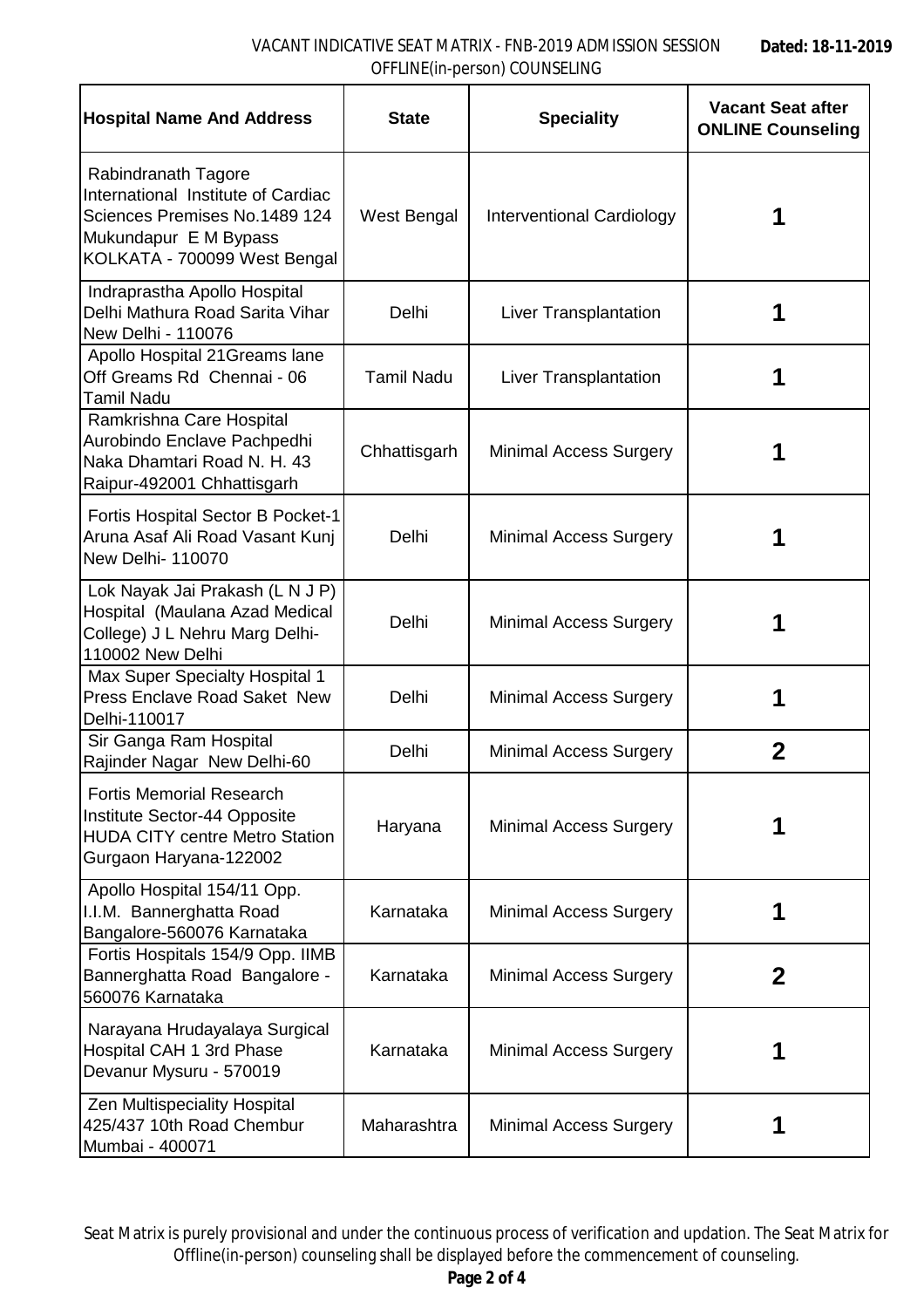## VACANT INDICATIVE SEAT MATRIX - FNB-2019 ADMISSION SESSION OFFLINE(in-person) COUNSELING

| <b>Hospital Name And Address</b>                                                                                                                      | <b>State</b>         | <b>Speciality</b>              | <b>Vacant Seat after</b><br><b>ONLINE Counseling</b> |
|-------------------------------------------------------------------------------------------------------------------------------------------------------|----------------------|--------------------------------|------------------------------------------------------|
| Apollo Hospital 21Greams lane<br>Off Greams Rd Chennai - 06<br><b>Tamil Nadu</b>                                                                      | <b>Tamil Nadu</b>    | Minimal Access Surgery         | 2                                                    |
| <b>GEM Hospital and Research</b><br>Centre 45-A Pankaja Mill Road<br>Ramanathapuram<br>COIMBATORE: 641045 Tamil<br><b>Nadu</b>                        | <b>Tamil Nadu</b>    | Minimal Access Surgery         |                                                      |
| Madras Medical College and<br>Rajiv Gandhi Government<br>General Hospital E V R Periyar<br>Road Chennai                                               | <b>Tamil Nadu</b>    | <b>Minimal Access Surgery</b>  | 1                                                    |
| Global Hospital 6-1-1070 Lakdi-<br>Ka-Pool Hyderabad-4 Telangana                                                                                      | Telangana            | Minimal Access Surgery         | 1                                                    |
| The Calcutta Medical Research<br>Institute 7/2-Diamond Harbour Rd<br>KOLKATA -27 West Bengal                                                          | West Bengal          | <b>Minimal Access Surgery</b>  | 1                                                    |
| <b>Pacific Medical College</b><br>& Hospital Bhillo Ka<br>Bedla Amberi NH 76 Udaipur -<br>313001                                                      | Rajasthan            | Neurovascular Intervention     | 1                                                    |
| Medanta The Medicity Sector-38<br>Gurgaon Haryana-122001                                                                                              | Haryana              | Paediatric<br>Gastroenterology | 1                                                    |
| Rainbow Childrens Hospital 22<br>Rd#10 Banjara Hills Hyderabad-<br>500034 Telangana                                                                   | Telangana            | Paediatric<br>Gastroenterology | 1                                                    |
| Sir Ganga Ram Hospital<br>Rajinder Nagar New Delhi-60                                                                                                 | Delhi                | Paediatric Hemato<br>Oncology  |                                                      |
| Medanta The Medicity Sector-38<br>Gurgaon Haryana-122001                                                                                              | Haryana              | Paediatric Hemato<br>Oncology  | 1                                                    |
| <b>MVR Cancer Centre and</b><br>Research Institute CP7/504<br>Vellalasseric Rec (NIT) VIA<br><b>Calicut Kerala</b>                                    | Kerala               | Paediatric Hemato<br>Oncology  | 1                                                    |
| <b>Mehta Multispecialty Hospital</b><br>(Formerly Known as Dr. Mehta`s<br>Hospital) 2 McNichols Road 3rd<br>Lane Chetpet Chennai Tamil<br>Nadu-600031 | <b>Tamil Nadu</b>    | Paediatric Nephrology          |                                                      |
| <b>Madras Medical Mission Hospital</b><br>4A Dr Jayalalitha Ngr Mogappair<br>CHENNAI -600037 Tamil Nadu                                               | <b>Tamil Nadu</b>    | Reproductive Medicine          |                                                      |
| Sher-I-Kashmir Institute of<br>Medical Sciences Saura Srinagar<br>Jammu & Kashmir                                                                     | Jammu and<br>Kashmir | <b>Spine Surgery</b>           |                                                      |

Seat Matrix is purely provisional and under the continuous process of verification and updation. The Seat Matrix for Offline(in-person) counseling shall be displayed before the commencement of counseling.